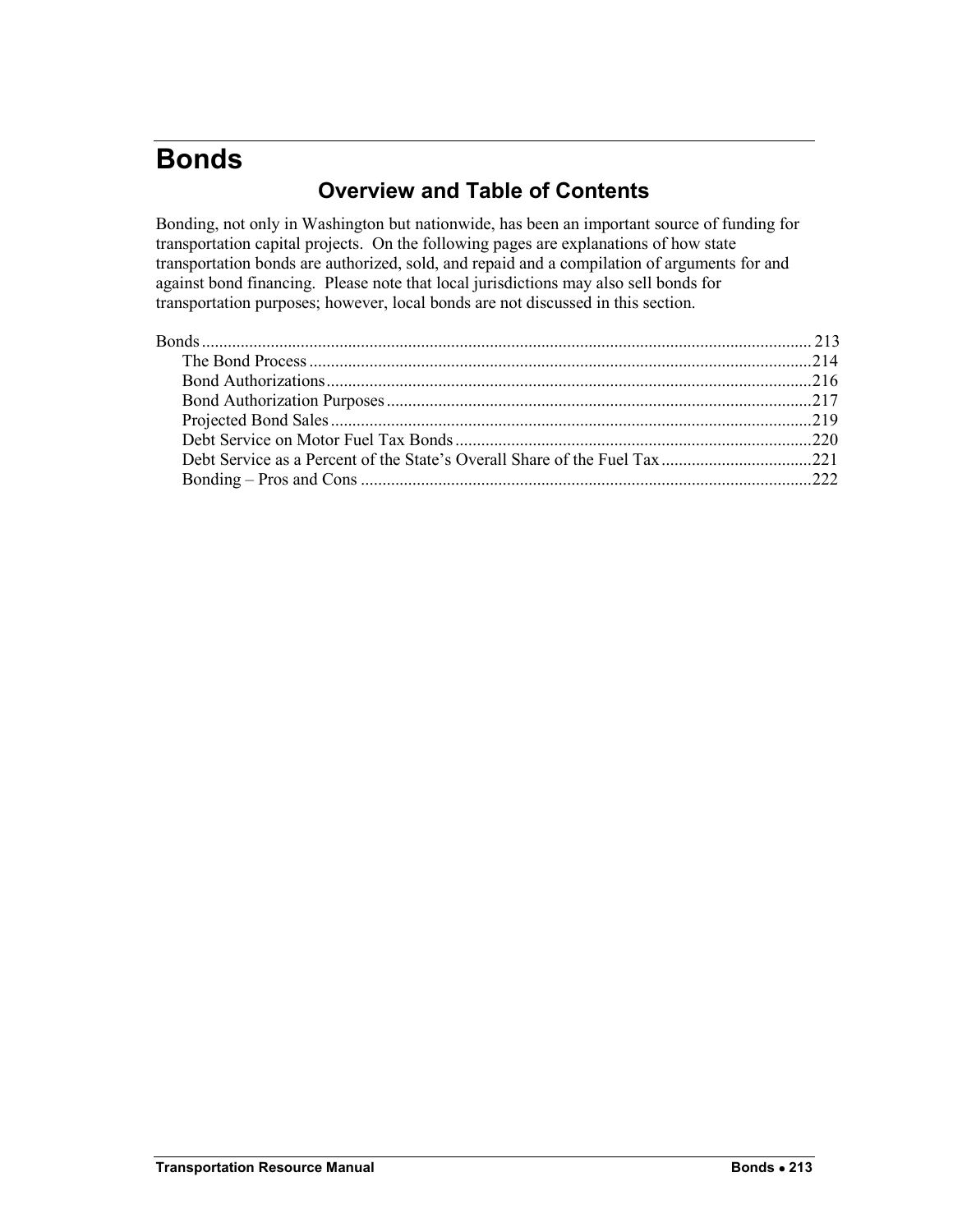### **The Bond Process**

<span id="page-1-0"></span>

The use of bond financing to support transportation capital projects follows a rigorous legal process. In order to sell bonds, the Legislature must enact a statute authorizing the sale of bonds for a specific purpose. This statute requires a 60% legislative majority vote or approval by the voters in a statewide referendum (e.g., Referendum 49). Before bond proceeds may be delivered, the Legislature must first appropriate expenditure authority and either the Secretary of Transportation or the Transportation Improvement Board (in the event of TIB bonds) must request the sale of bonds from the State Finance Committee. Bond proceeds are only used for capital purposes.

- The Legislature must appropriate bond proceeds before they can be issued or spent. Bonds are sold as requested by the Secretary of Transportation for Washington State Department of Transportation projects and the Transportation Improvement Board for Urban Arterial Trust Account and Transportation Improvement Account Program projects. Bonds are sold through the State Finance Committee, which is comprised of the State Treasurer, Governor, and Lieutenant Governor.
- State transportation Motor Vehicle Fuel Tax bonds are referred to as "double-barreled" bonds. They are general obligation bonds, meaning they are secured by motor fuel taxes as well as the full faith and credit of the state.
- Bonds issued for the Tacoma Narrows Bridge are conventional motor fuel tax bonds. Debt service payments for the Tacoma Narrows Bridge bonds are paid from fuel tax revenues from the Motor Vehicle account. The Tacoma Narrows Bridge account then reimburses the Motor Vehicle account with the equivalent amount of toll revenue.
- In 2009, the Legislature authorized \$1.95 billion in bonds to support SR 520 Corridor projects. Several different debt instruments are being used to finance the SR 520 Corridor project. A combination of triple pledge bonds (backed by the fuel tax, toll revenue and the full faith and credit of the state), toll revenue bonds, Federal Highway Grant Anticipation Revenue (GARVEE) bonds and a loan from the Transportation Infrastructure Finance and Innovation Act (TIFIA) will be used to finance the projects.
- State bonds currently issued for the SR 520 Corridor Project are triple pledge bonds. These bonds are backed by tolls, fuel taxes, and the full faith and credit of the state. Toll revenue is expected to pay for the debt service on these bonds.
- As directed by the Legislature, the final bond sale for the SR 520 Corridor Project pledging state funds will be triple pledge bonds. Debt service for these bonds are expected to be paid from toll revenues.
- The State has entered into a loan agreement funded from the Transportation Infrastructure Finance and Innovation Act (TIFIA). The principal amount of the TIFIA Loan shall not exceed \$300,000,000 (excluding any interest that is capitalized in accordance with the terms of the final agreement). It is anticipated that this will be a 35 year loan.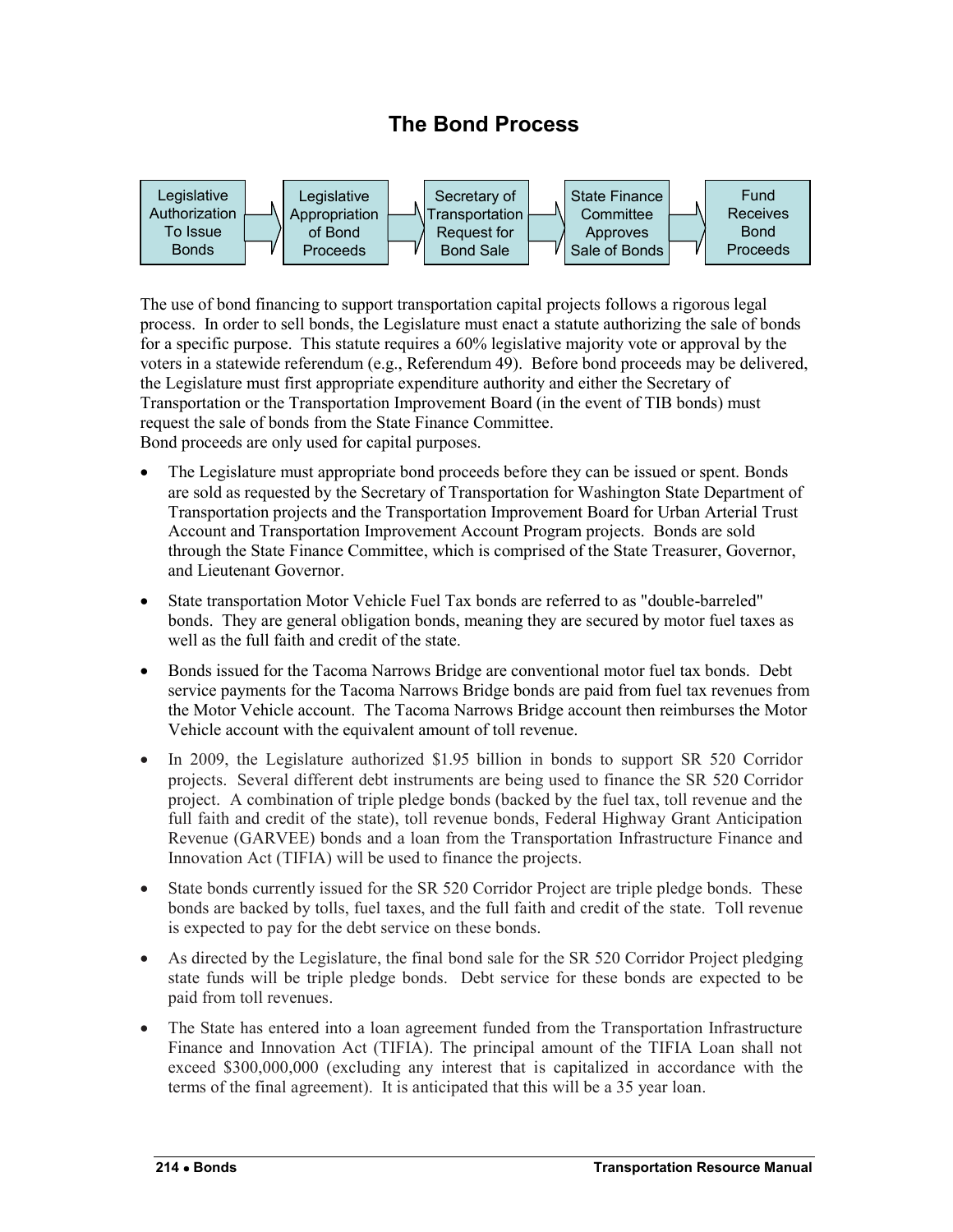- Federal Highway Grant Anticipation Revenue (GARVEE) Bonds (SR 520 Corridor Program) finance a portion of the costs of constructing the SR 520 Floating Bridge and Eastside Project and to pay costs of issuing the bonds. They were issued as limited obligations of the state, payable from and secured solely by the Federal-Aid Highway funds received by the state.
- Debt service on motor fuel tax general obligation bonds is paid from gas taxes. Debt Service on toll backed bonds is first payable from tolls, then Motor Fuel taxes. Toll revenue bonds are payable solely from the revenues derived from the operation of the facility being constructed with the proceeds of the bonds.
- Rating agencies look at the state's financial health when assigning credit ratings to the motor fuel tax bonds. There is a direct relationship between the bond rating and the state's borrowing cost. The higher the bond rating the lower the borrowing cost.
- Article VIII, Section  $1(g)$  of the State Constitution exempts motor vehicle fuel tax bonds and motor vehicle license fees from the state debt limit.
- WSDOT also has General Obligation (GO) bond authorization. The proceeds from the state GO bonds are used to fund rail, ferry capital, and local road projects. Debt service for GO bonds is paid from the Multimodal account and is backed by the full faith and credit of the state. These bonds are considered a portion of the state's overall debt limit.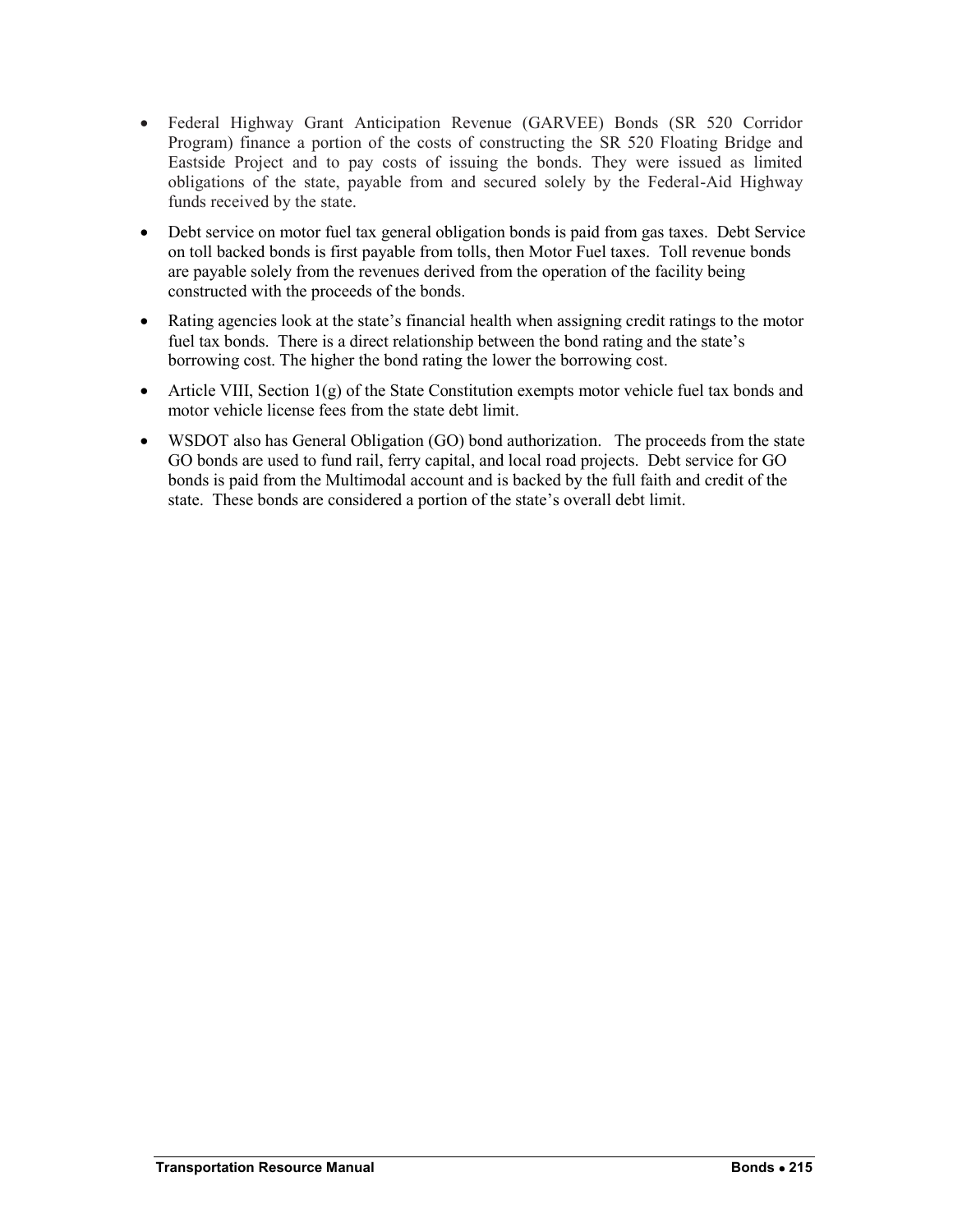## **Bond Authorizations**

<span id="page-3-0"></span>The Legislature first provided authority in 1951 to make use of bond funding for transportation purposes (RCW 47.10). The table below summarizes transportation bond authorizations that have not been sold entirely or that have remaining debt service requirements.

|                            | <b>AUTHORITY</b>      | <b>PURPOSE</b>                           | <b>AUTHORIZED</b><br><b>AMOUNT</b><br>( <i>SMillions</i> ) | <b>UNSOLD AS</b><br>OF 7/31/14<br>(Estimate)<br>(\$Millions) |  |  |  |  |  |
|----------------------------|-----------------------|------------------------------------------|------------------------------------------------------------|--------------------------------------------------------------|--|--|--|--|--|
| HIGHWAYS AND MISCELLANEOUS |                       |                                          |                                                            |                                                              |  |  |  |  |  |
| Ch. 212                    | L. 79 1st ES          | North Richland Toll Bridge               | 80.00                                                      | 80.00                                                        |  |  |  |  |  |
| Ch. 293                    | L. 90                 | NW Region Headquarters                   | 15.00                                                      | 1.60                                                         |  |  |  |  |  |
| Ch. 519                    | L. 07                 | Special Category C Highways              | 600.00                                                     | 225.83                                                       |  |  |  |  |  |
| Ch. 432                    | L. 93                 | Advance Highway Construction             | 50.00                                                      | 50.00                                                        |  |  |  |  |  |
| Ch. 432                    | L. 93                 | Federal Demonstration Highways           | 25.00                                                      | .20                                                          |  |  |  |  |  |
| Ch. 432                    | L. 93                 | <b>Local Programs</b>                    | 25.00                                                      | 25.00                                                        |  |  |  |  |  |
| Ch. 321                    | L. 98                 | State and Local Highways (Referendum 49) | 1,900.00                                                   | 90.09                                                        |  |  |  |  |  |
| Ch. 519                    | L. 07                 | 2003 Transportation Projects             | 3,200.00                                                   | 419.13                                                       |  |  |  |  |  |
| Ch. 147                    | L. 03                 | Multimodal Transportation Projects       | 349.50                                                     | 38.05                                                        |  |  |  |  |  |
| Ch. 519                    | L. 07                 | 2005 Transportation Partnership Projects | 5,300.00                                                   | 2333.15                                                      |  |  |  |  |  |
| Ch.472                     | L. 09                 | State Route 520 Corridor Projects        | 1,950.00                                                   | 344.91                                                       |  |  |  |  |  |
|                            |                       | <b>SUBTOTAL</b>                          | 13,494.50                                                  | 3607.96                                                      |  |  |  |  |  |
|                            |                       | TRANSPORTATION IMPROVEMENT BOARD         |                                                            |                                                              |  |  |  |  |  |
| Ch. 440                    | L. 93                 | Transportation Improvement Acct. Program | 100.00                                                     | 7.51                                                         |  |  |  |  |  |
|                            | <b>URBAN ARTERIAL</b> |                                          |                                                            |                                                              |  |  |  |  |  |
| Ch. 83                     | L. 67                 | County-City Urban Arterials              | 200.00                                                     | 42.57                                                        |  |  |  |  |  |
|                            |                       | PUBLIC-PRIVATE PARTNERSHIP PROGRAM       |                                                            |                                                              |  |  |  |  |  |
| Ch. 183                    | L. 94                 | Public Private Partnerships              | 25.63                                                      | 6.21                                                         |  |  |  |  |  |
|                            | <u>GRAND TOTAL</u>    |                                          | \$13,820.13                                                | <u>\$3,664.25</u>                                            |  |  |  |  |  |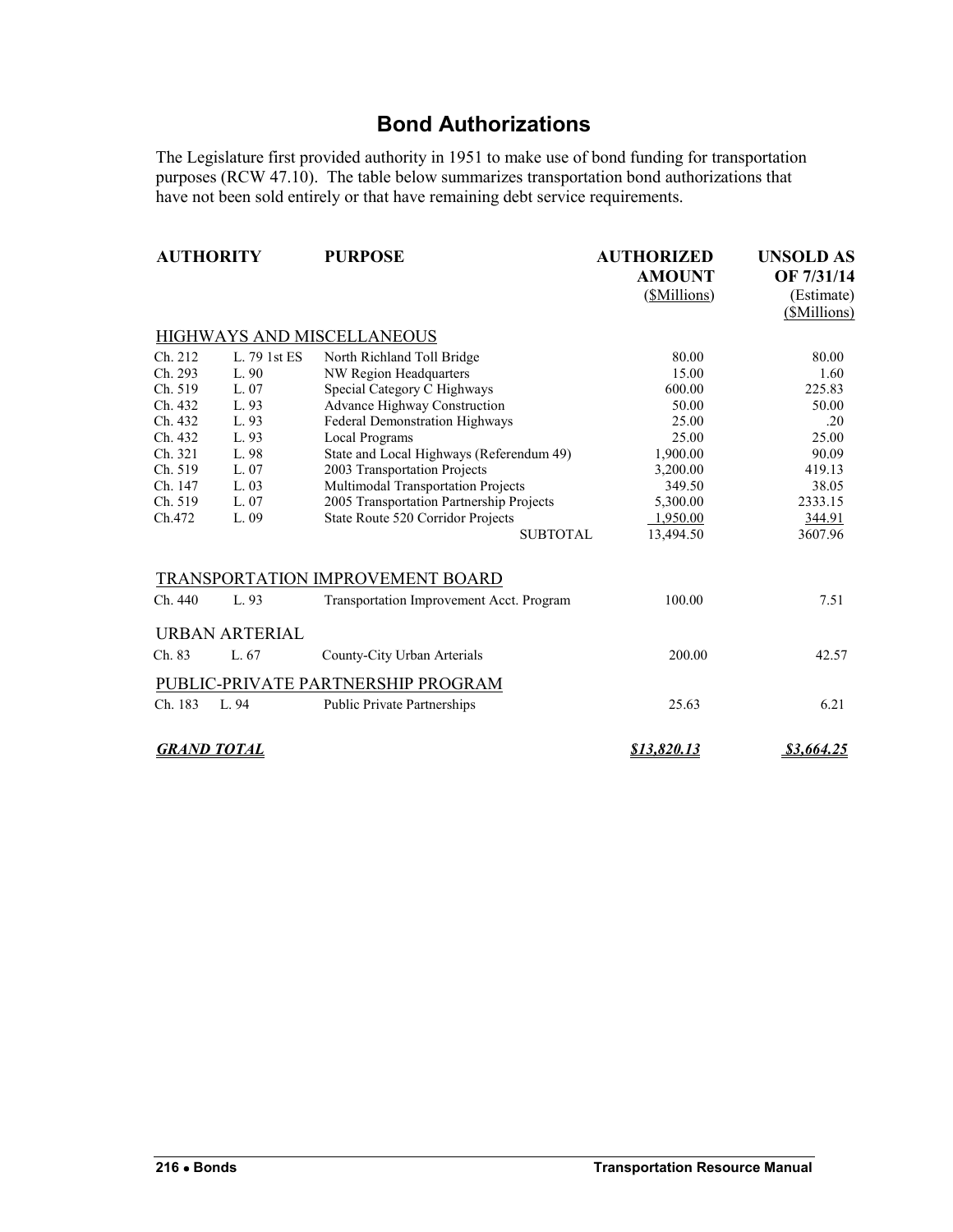## <span id="page-4-0"></span>**Bond Authorization Purposes**

Bond authorizations with unsold balances as of June 30, 2011, are described below:

### **State and Local Highways Bonds**

(Ch. 321, Laws of 1998, RCW 47.10.843)

The proceeds from these bonds, approved by Washington State voters in November 1998 as part of Referendum 49, are for the location, design, right of way, and construction of state and local highway improvements.

#### **North Richland Toll Bridge Construction Bonds**

(Ch. 212, Laws of 1979, 1st Ex. Sess.; RCW 47.56.740-755 and RCW 47.56.220)

These bond proceeds may be used for surveys, design, and construction of a toll bridge across the Columbia River in the vicinity of North Richland. No bonds may be sold until the Transportation Commission determines that the project is economically feasible.

#### **Advance Highway Construction Bonds**

(Ch. 432, Laws of 1993; RCW 47.10.819(2))

These bond proceeds are used to temporarily pay the regular federal share of highway construction in advance of federal-aid apportionments.

#### **Federal Demonstration Highways Bonds**

(Ch. 432, Laws of 1993; RCW 47.10.819(1))

These bond proceeds are used to pay the state and local government's share of matching funds for demonstration projects identified in the Intermodal Surface Transportation Efficiency Act of 1991.

### **Local Programs Bonds**

(Ch. 432, Laws of 1993; RCW 47.10.819(3))

These bond proceeds are used for loans to local governments to provide the required matching funds to take advantage of federal funds for street and road improvements.

#### **Transportation Improvement Bonds**

(Ch. 440, Laws of 1993; RCW 47.26.500)

These bond proceeds are used to provide funds for construction on state, county, and city transportation (highways) projects in urban areas.

#### **Public-Private Partnership Transportation Bonds**

(Ch. 183, Laws of 1994; RCW 47.10.834)

These bond proceeds are used to fund state financial participation in the public-private transportation initiatives program authorized in RCW 47.46. Participation may take the form of loans or cash contributions, improving the ability of private entities sponsoring the projects to obtain financing.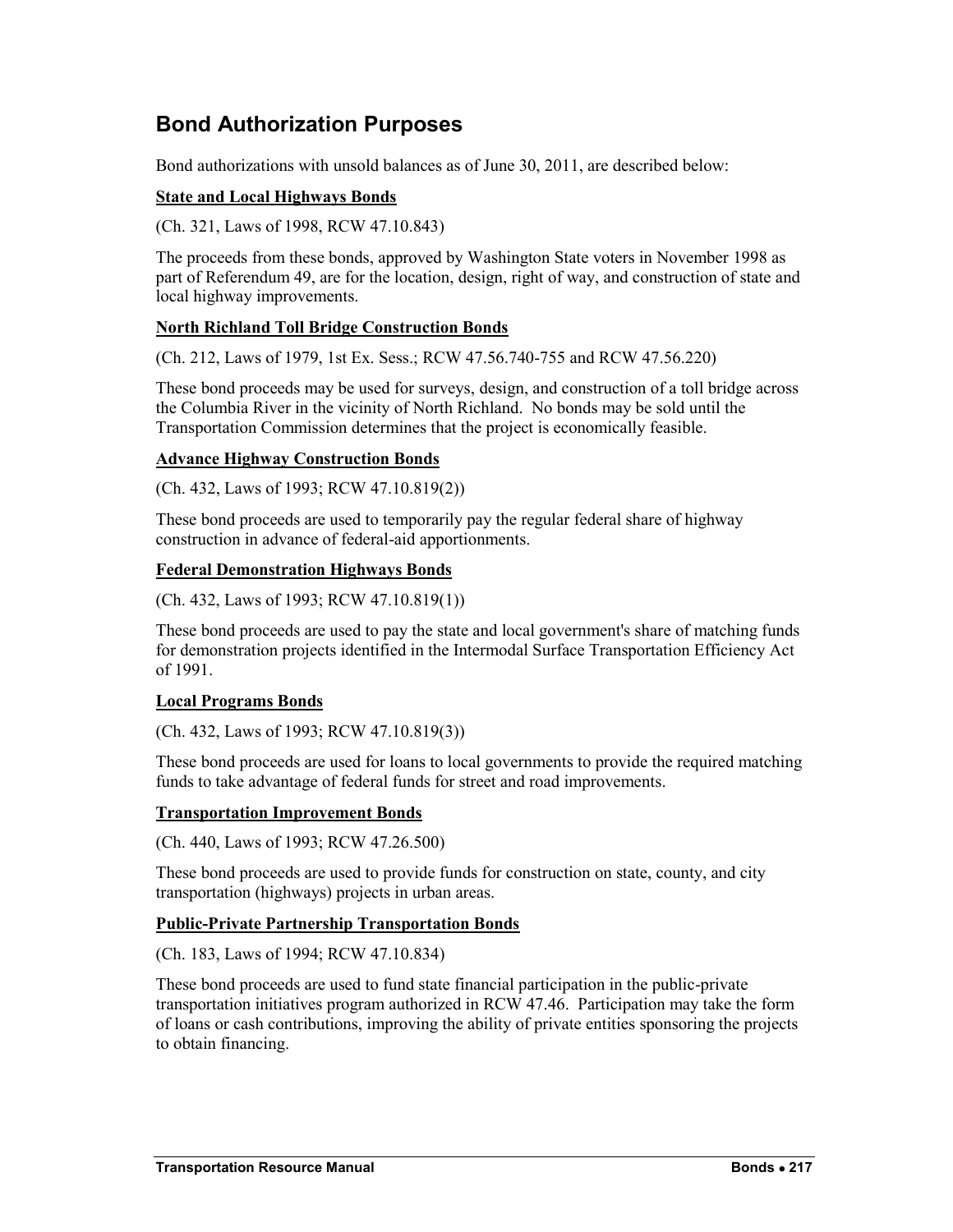#### **2003 Transportation Project Bonds**

(Ch. 147, Laws of 2003; RCW 47.10.861)

These bond proceeds are used to fund the location, design, right of way, and construction of selected projects or improvements that are identified as 2003 transportation projects or improvements in the omnibus transportation budget.

### **Multimodal Project Bonds**

(Ch. 147, Laws of 2003; RCW 47.10.867)

These bond proceeds are used to fund the planning, design, construction, reconstruction, and other necessary costs for transportation projects.

### **2005 Transportation Partnership Project Bonds**

(Ch. 315, Laws of 2005; RCW 47.10.873)

These bond proceeds are used to fund the location, design, right of way, and construction of selected projects or improvements that are identified as 2005 transportation partnership projects or improvements in the omnibus transportation budget.

### **Special Category C Bonds**

(Ch. 2, Laws of 1999; RCW 47.10.812)

These bonds are used to provide funds necessary for the location, design, right-of-way, and construction of state highway improvements that are identified as Special Category C improvements.

#### **State Route 520 Corridor Bonds**

(Ch. 472, Laws of 2009, RCW 47.10.879)

These bonds are used to fund projects associated with the State Route 520 corridor projects.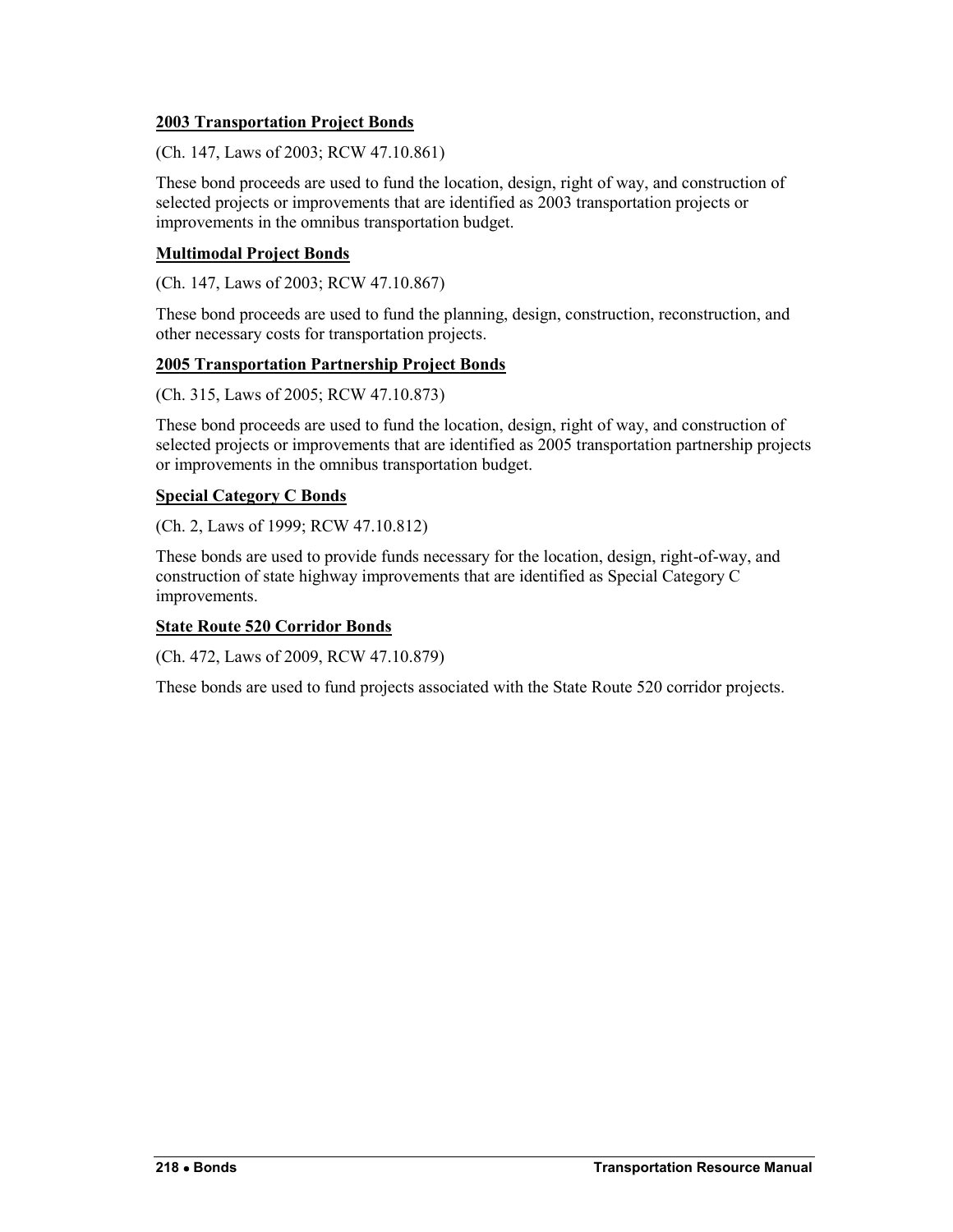# **Projected Bond Sales**

<span id="page-6-0"></span>As of July 31, 2014, there are expected to be approximately \$3.6 billion of authorized transportation bonds that have not yet been issued.

A significant amount of this transportation bond authority that has not been issued is from the 2003 and 2005 funding packages, which provided a total of \$8.5 billion for specified projects. Also a significant portion of the remaining authority is from the State Route 520 Corridor.

- \$369 million in transportation bonding authority remains from the 2003 funding package.
- \$2,333 million in transportation bonding authority remains from the 2005 funding package.
- \$345 million in transportation bonding authority remains from the State Route 520 Corridor authorization.

The plan below reflects the bond sale plan submitted with the Washington State Department of Transportation's 2015-17 biennial budget request and 10-year plan.

#### **Projected Long-Term Bond Sales**

WSDOT 2015-17 Proposed Budget Submittal

| dollars in millions                   | 2015-17  | 2017-19 | 2019-21 | 2021-23 | 2023-25 | 10-Year<br>Total |
|---------------------------------------|----------|---------|---------|---------|---------|------------------|
| State and Local Highways (R-49)       | 26.60    | 5.00    | 5.00    | 5.00    | 5.00    | 46.60            |
| 2003 (Nickel) Transportation Projects | 205.00   | 55.00   | 56.00   | 47.00   | 0.00    | 363.00           |
| 2005 Transportation Projects          | 920.00   | 278.00  | 175.60  | 0.00    | 0.00    | 1,373.60         |
| Multimodal Transportation Projects    | 0.00     | 0.00    | 0.00    | 0.00    | 0.00    | 0.00             |
| State Route 520 Corridor Projects     | 215.70   | 0.00    | 0.00    | 0.00    | 0.00    | 215.70           |
| <b>Total Projected Bond Sale Plan</b> | 1.367.30 | 338.00  | 236.60  | 52.00   | 5.00    | 1.998.90         |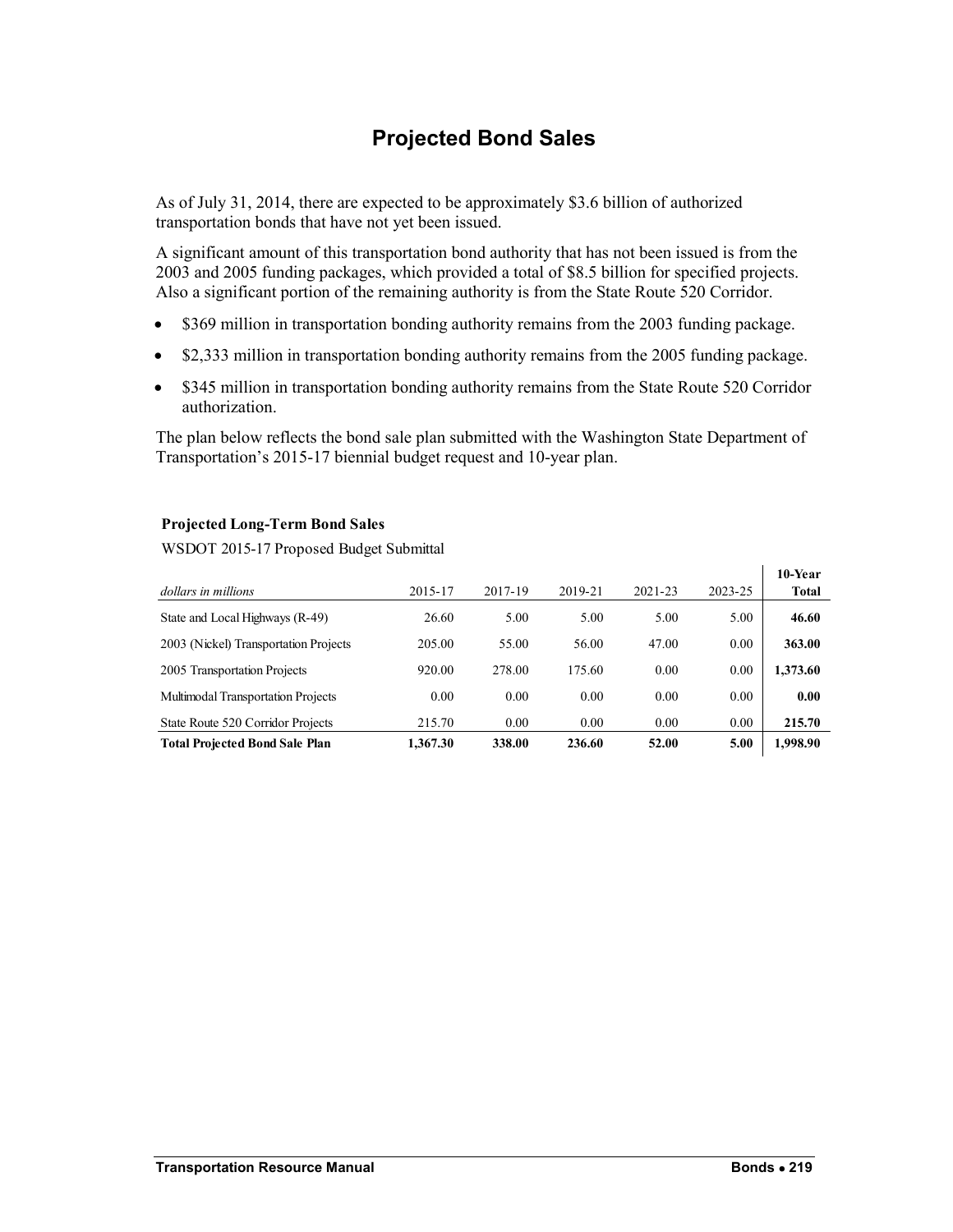# **Debt Service on Motor Fuel Tax Bonds**

<span id="page-7-0"></span>Debt service is the periodic payment of principal and interest on a bond.

- Debt service is the first obligation on gas tax collections.
- Transportation bonds are typically issued as 25 or 30-year debt.
- The State Treasurer is authorized to refinance original issues of bonds. Refunding prior bond issues reduces total debt service requirements and achieves budgetary savings over the remaining term of the bond.
- The following chart shows debt service requirements on existing and projected bond sales through 2043, based upon the bond sale plan submitted with the Washington State Department of Transportation's 2015-17 biennial budget request.

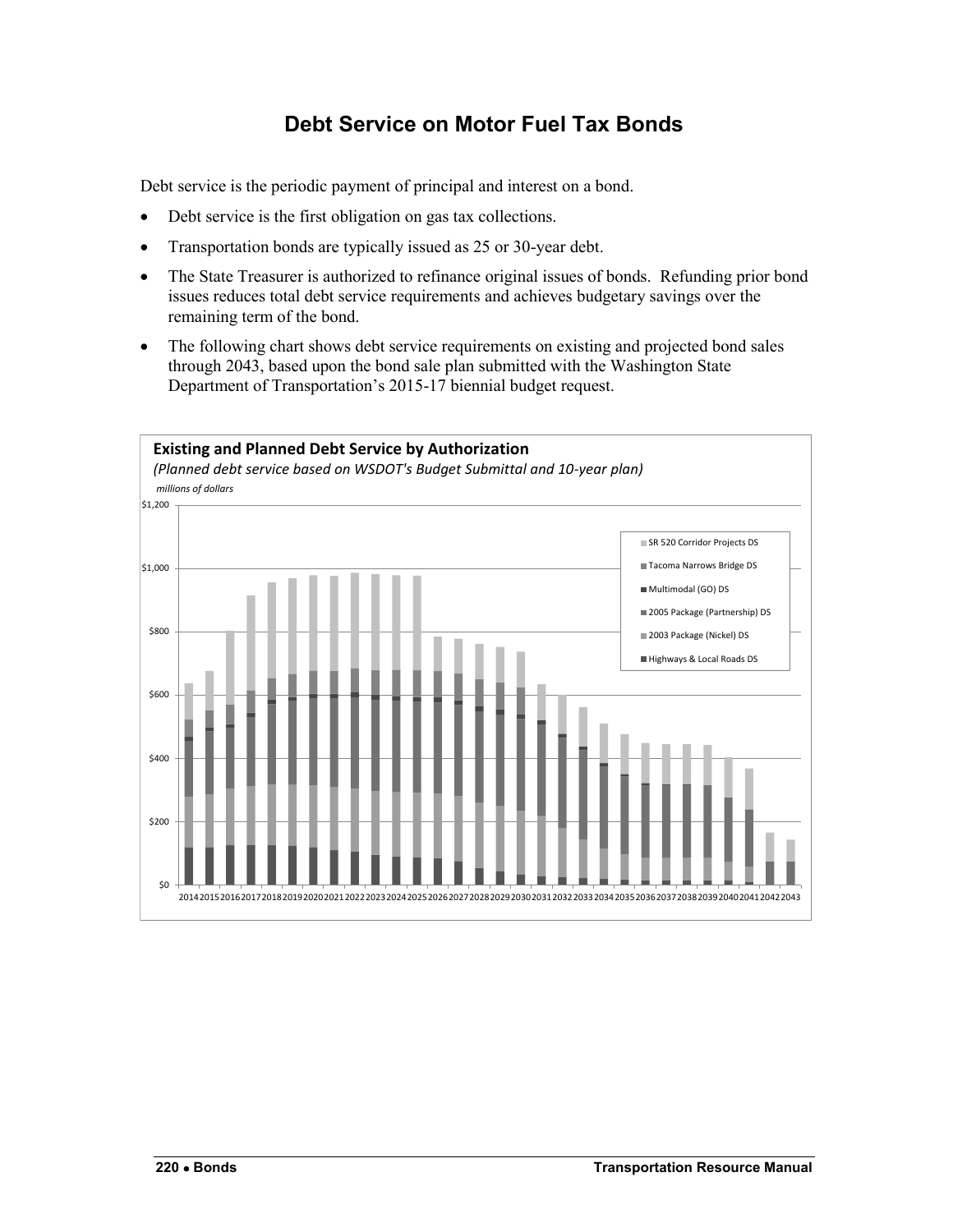### <span id="page-8-0"></span>**Debt Service as a Percent of the State's Overall Share of the Fuel Tax**

**Debt Service as a Percent of the State's Overall Share of the Fuel Tax**

State Share  $12.04¢ + 5¢ + 8.5¢ = 25.5¢$ (Excludes Tacoma Narrows Bridge and SR 520 Debt Service)



- State motor fuel taxes include distributions to the Motor Vehicle Account, Puget Sound Ferries Capital Construction Account, Puget Sound Ferry Operations Account, Special Category C Account, 2003 (Nickel) Transportation Account, and Transportation Partnership Account.
- Assumes bond sale plan submitted with WSDOT's 2015-17 Biennial Budget Request, updated to reflect the November 2014 revenue forecast.
- Excludes debt service on bonds used to finance the Tacoma Narrows Bridge and the SR 520 Corridor Project.